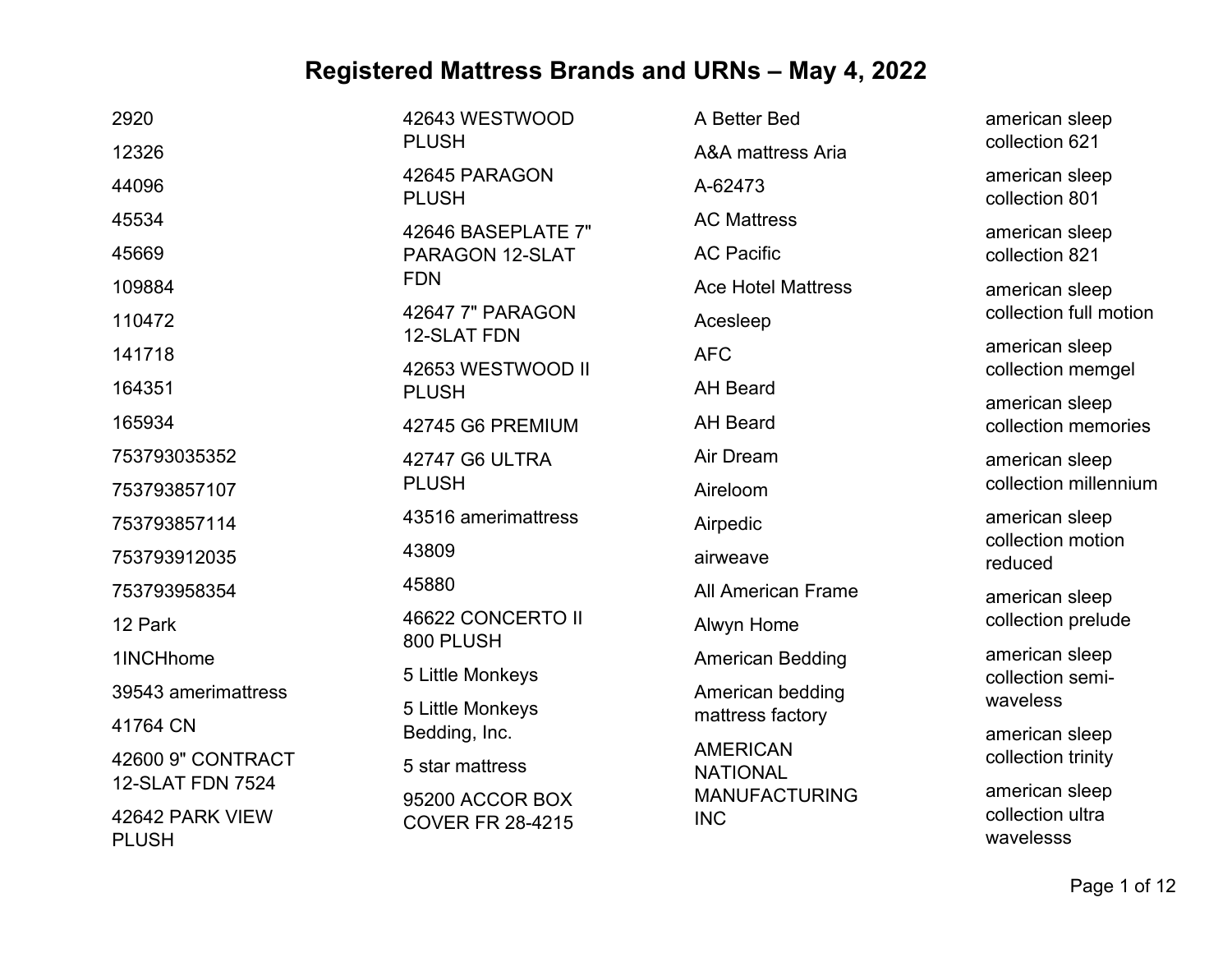| american sleep                         | <b>Barclay Butera</b>                       | <b>Body Solutions</b>    | CA 39508 (MN) |
|----------------------------------------|---------------------------------------------|--------------------------|---------------|
| collection visions                     | Lifestyle Bedding (by<br>"Eastern Accents") | <b>Boll &amp; Branch</b> | CA 39516 (CN) |
| american sleep<br>collections priceton | <b>Bay Bed</b>                              | <b>Boyd Mattresses</b>   | CA 40277 (CN) |
| american sleep                         | <b>Beauty Rest</b>                          | <b>Brentwood Home</b>    | CA 40594      |
| collections reflections                | <b>Beautyrest</b>                           | <b>Brooklyn Bedding</b>  | CA 41365 (AZ) |
| <b>Amore Beds</b>                      | <b>Bed Tech</b>                             | <b>Broyhill</b>          | CA 42854 (AZ) |
| Ananda                                 | <b>BedInABox</b>                            | <b>BUNKIE</b>            | CA 43059      |
| <b>Andover Mills</b>                   | <b>Bedz King</b>                            | CA 40598 (HK)            | CA 4326       |
| <b>ANTHONYS</b>                        | <b>BEL-AIR</b>                              | CA 43511 CN              | CA 43267      |
| <b>FURNITURE</b>                       | <b>Bellagio</b>                             | CA 20723                 | CA 43303      |
| <b>Anti-Gravity PR</b><br>Collection   | <b>Best Choice Products</b>                 | ca 26937                 | CA 43511      |
| Arizona Premium                        | <b>Best Comfort</b>                         | CA 27689                 | CA 43511 (CN) |
| <b>Mattress</b>                        | <b>Best Price Mattress</b>                  | CA 29539                 | CA 43618      |
| Arsuite                                | <b>BIO SLEEP</b>                            | CA 29719                 | CA 43824      |
| <b>ASHLEY</b>                          | <b>CONCEPT</b>                              | CA 32487                 | CA 44268 CN   |
| <b>Authentic Comfort</b>               | <b>Biofresh</b>                             | CA 33077                 | CA 44639 (IT) |
| Avalon                                 | <b>BLACK DIAMOND</b>                        | CA 34948                 | CA 44921      |
| Avant                                  | <b>Blackstone</b>                           | CA 35000                 | CA 45211(TW)  |
| Aveline                                | <b>Blissful Nights</b>                      | CA 37069                 | CA 45287      |
| Avenco                                 | <b>Bob Barker</b>                           | CA 38929                 | CA 45728      |
|                                        | <b>Body Flex</b>                            | CA 39177(CN)             | CA 45867      |
|                                        | <b>Body Rest</b>                            | CA 39243                 | CA 46297 (MS) |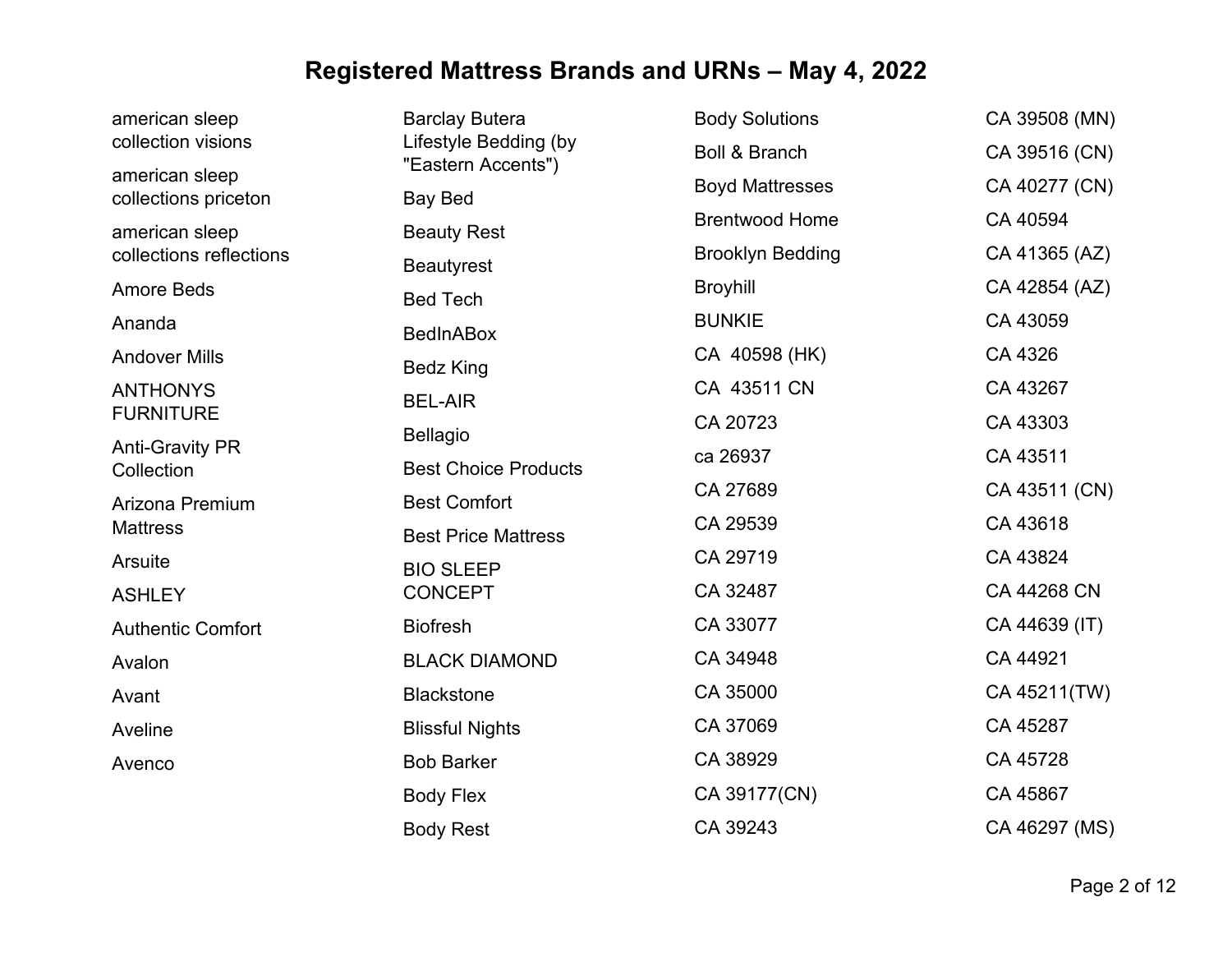| CA 46344 (VN)  | CA-40823         | CA46499MY                    | <b>CHIVALROUS</b>            |
|----------------|------------------|------------------------------|------------------------------|
| CA 46357 (VN)  | CA-41209         | CA-46855                     | Christeli                    |
| CA 46429 (ID)  | CA-41222         | CA46906 (TW)                 | <b>CHURCHILL &amp; SMITH</b> |
| CA 46465 (MY)  | CA-41270         | CA7038                       | <b>Cirque Collection by</b>  |
| CA 46842 (MX)  | CA-41580         | CA765                        | Harlequin                    |
| CA 46910 CA    | CA41764(CN)      | <b>CALIFORNIA DREAM</b>      | <b>Classic Bedding</b>       |
| CA 47007 (TX)  | CA41826          | Callejas                     | <b>Classic Brands</b>        |
| CA 47015 (CA)  | CA43026          | <b>Cannon Sleep</b>          | <b>Classic Deluxe</b>        |
| CA.35030       | CA-43767         | Products                     | Clihome                      |
| CA: 47212 (CA) | CA-43786         | <b>Capitol Bedding Brand</b> | <b>COMBO</b>                 |
|                | CA-43962         | Capri                        | ComfoRest                    |
| ca-27677       | CA-44057         | Caroline                     | <b>ComforPedic</b>           |
| CA29168        | CA44083CN        | Casper                       | ComforPedic Loft             |
| CA32182        | CA44130          | <b>Casper Sleep</b>          | <b>ComforPedic Loft from</b> |
| CA32520        | <b>CA44268CN</b> | Ceres                        | <b>Beautyrest</b>            |
| CA-33077       | CA-44497         | Chasimi                      | <b>Comfort Bedding</b>       |
| CA-33655       | <b>CA44558CN</b> | <b>Chateau Collection</b>    | <b>Comfort Classic</b>       |
| CA-33999       | CA-44580         | <b>Cheer Collection</b>      | comfort craft 4500           |
| CA-34263       | CA-44714         | <b>CHICO MAID</b>            | comfort craft 5500           |
| CA34604(MX)    | CA-45175CN       | <b>Childrens Products</b>    | comfort craft 7500           |
| CA38890        |                  | <b>LLC</b>                   | comfort craft 9500           |
| CA39259CN      | CA-46242         | <b>CHIRO CARE</b>            | comfort craft cascade        |
|                | CA46318(VN)      | <b>Chiro Plush</b>           | comfort craft gemini         |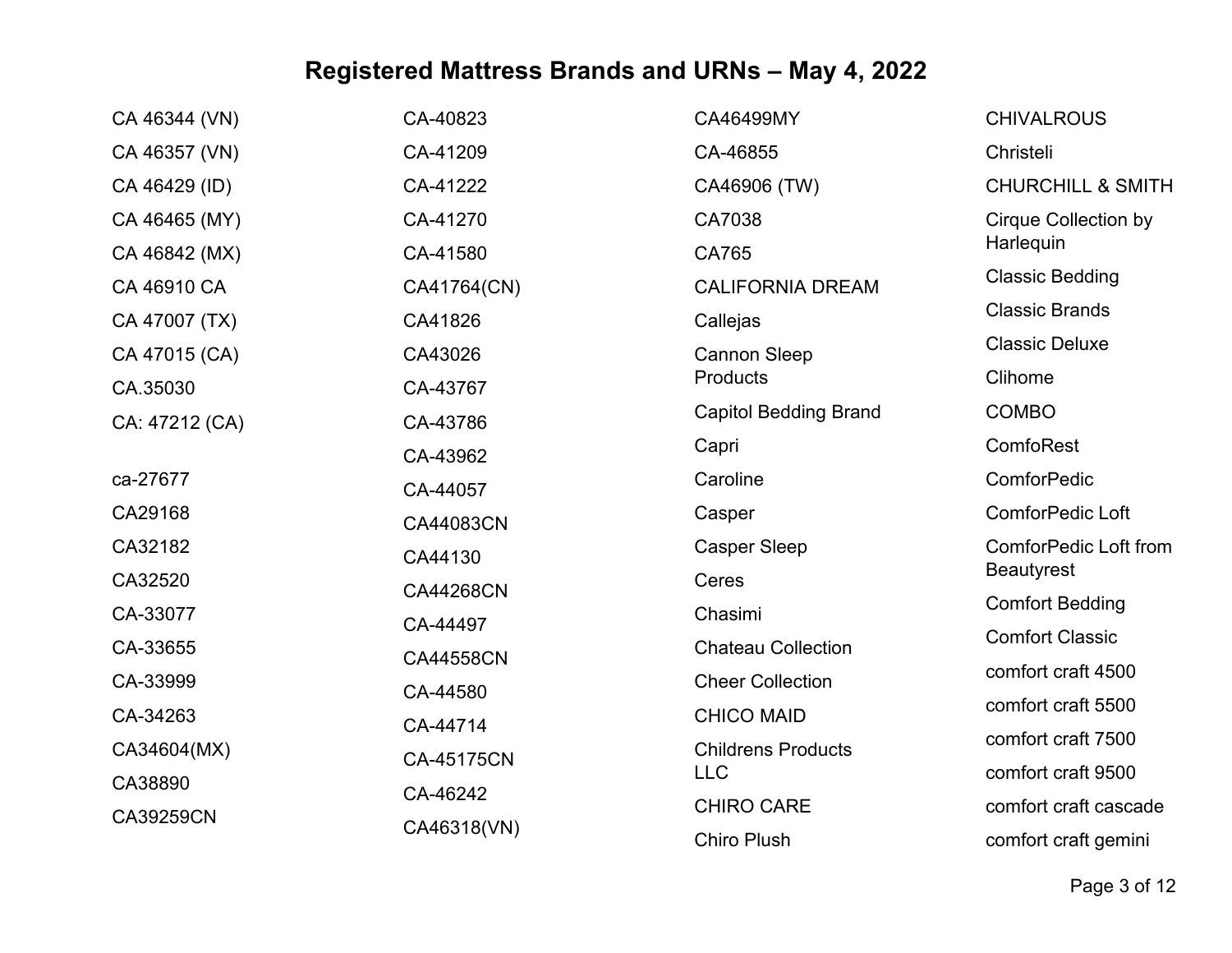| comfort craft horizon                   | <b>Corsicana Bedding Inc</b>                     | <b>DESERT IMPORTS</b>             | <b>Dreamland</b>                     |
|-----------------------------------------|--------------------------------------------------|-----------------------------------|--------------------------------------|
| comfort craft imperial                  | <b>CORSICANA</b>                                 | Destination Home by               | <b>Dreamland Mattress</b>            |
| comfort craft innopedic                 | OPERATING CO.,<br><b>LLC</b>                     | Hilton                            | <b>Drexel Heritage</b>               |
| latex                                   | CosmoLiving by                                   | <b>Diamond Mattress</b>           | <b>Drexel Heritage</b>               |
| comfort craft innopedic<br>memcell      | Cosmopolitan                                     | <b>DL 1800</b>                    | <b>Mattresses</b>                    |
| comfort craft paradise                  | Cosmos comfort                                   | <b>DL 2500</b>                    | Dura-Pedic                           |
|                                         | mattress                                         | <b>DL 3500</b>                    | <b>DUXIANA</b>                       |
| comfort craft<br>perfections            | CR ECO                                           | <b>DL 4500</b>                    | <b>Early Bird</b>                    |
| comfort craft spectrum                  | Cradlesoft                                       | <b>DlandHome</b>                  | <b>Eastman House</b>                 |
| comfort craft vista                     | CT.7809761                                       | doctors choice                    | <b>Easy Rest</b>                     |
| <b>Comfort Revolution</b>               | CT-0005195                                       | Dormeo                            | Eclipse                              |
| <b>Comfort Shield</b>                   | $CT-2$                                           | Dormeo Octaspring                 | Eco-Cloud                            |
| <b>Comfort Tech</b>                     | CT-7806893-(PL)                                  | Dourxi                            | <b>ELECTROPEDIC</b>                  |
| <b>Comfortable Solutions</b>            | Custody                                          | DR PREFERRED                      | Elegance                             |
| Comfortline                             | <b>Custom Comfort</b><br><b>Mattress Company</b> | DR PREFERRED<br><b>RESERVE</b>    | <b>Elegant Collection</b><br>#214282 |
| <b>Comfort-Pedic</b><br><b>Mattress</b> | Customatic                                       | dream bed                         | <b>Elements Sleep</b>                |
| <b>ComfortSpring PLUS</b>               | <b>D&amp;I MATTRESS</b>                          | <b>DREAM</b><br><b>COLLECTION</b> | Elgin                                |
| ComfortSpring™                          | Delarsy                                          |                                   | <b>Elysse</b>                        |
| <b>COOL TOUCH</b>                       | <b>Delia's Mattress</b>                          | <b>DREAM LINE</b>                 | <b>EMerit Company</b>                |
| Cornerstone                             | <b>Denver Mattress</b>                           | Dream Pro                         | Emma                                 |
| <b>Mattresses</b>                       | <b>Denver Mattress</b>                           | <b>Dreamax</b>                    | Empire                               |
| <b>CORSICANA</b>                        | Hospitality                                      | Dreamcloud                        | <b>Enchanted Dreams</b>              |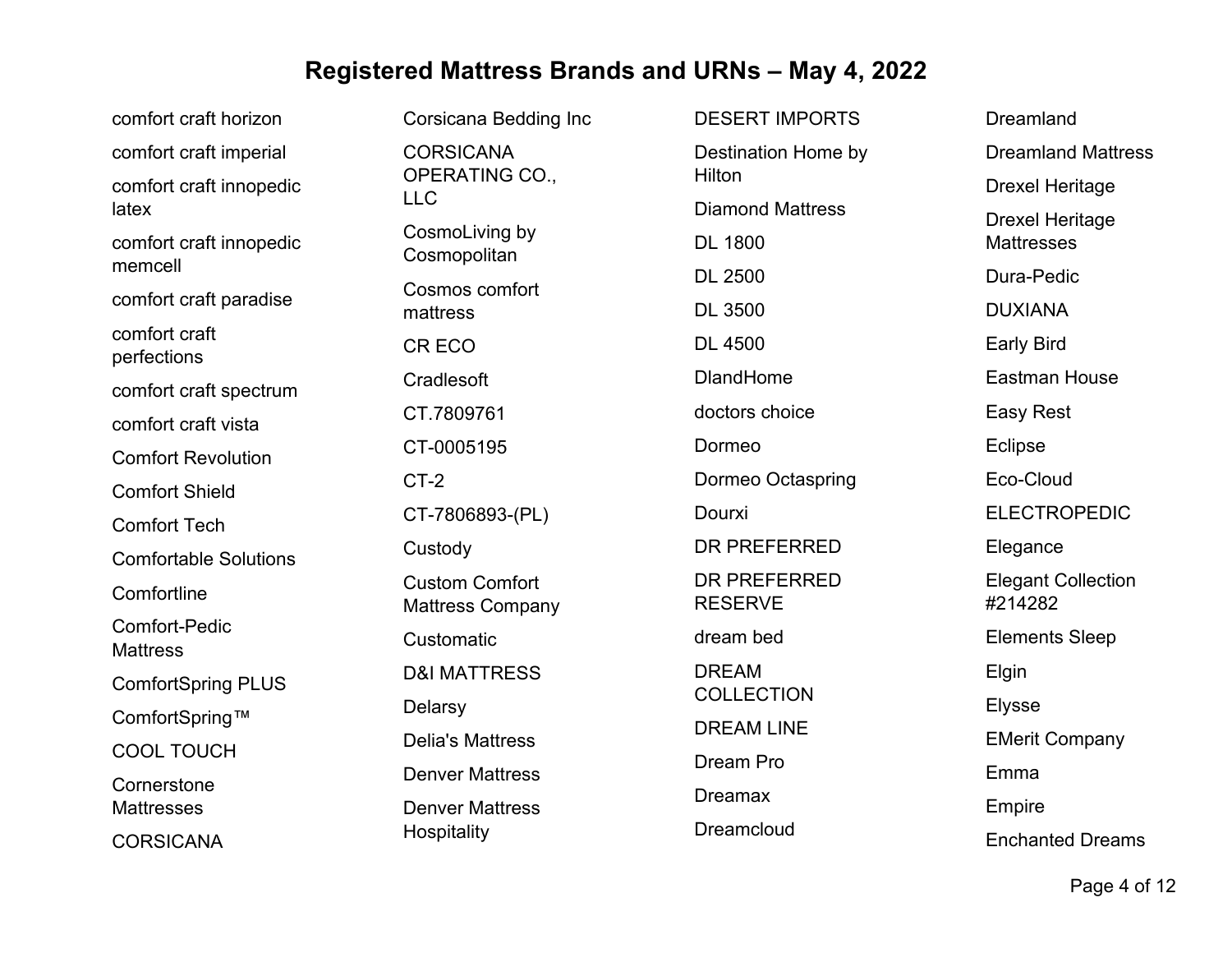| Encore                     | <b>FACTORY DIRECT,</b>                       | foamcraft                   | <b>GHOSTBED</b>             |
|----------------------------|----------------------------------------------|-----------------------------|-----------------------------|
| <b>Engineered Sleep</b>    | INC.                                         | <b>FOXZY PRODUCTS</b>       | <b>Ghostbed by Nature's</b> |
| Englander                  | <b>FACTORY SELECT</b>                        | <b>CORP</b>                 | Sleep                       |
| <b>ENSO</b>                | Farun                                        | <b>FUNG-HWANG</b>           | <b>GOLDEN</b>               |
| Entice                     | <b>FASESH</b>                                | Furgle                      | golden mattress             |
| EnviroSpring™              | <b>FE Inverted Seam</b>                      | <b>Furniture of America</b> | <b>GOLDEN MATTRESS</b>      |
| ergomotion                 | <b>Innerspring Collection</b>                | Future Foam, Inc.           | CO.                         |
| Ergo-Pedic Sleep           | <b>Flame Chek</b>                            | <b>GATEWAY</b>              | Good Bed Guys               |
| Products                   | Flame Chek Foam                              | <b>Gateway Mattress</b>     | <b>Good Mattress</b>        |
| Ergovea                    | <b>Flame Chek Supreme</b>                    | <b>Gateway Mattress Co</b>  | <b>Grande Hotel</b>         |
| <b>Escondido Mattress</b>  | <b>Flame Chek Ultra</b>                      | Inc                         | <b>GREATIME</b>             |
| <b>Essentia Mattresses</b> | Flex-A-Bed High-Low                          | <b>Gel Foam Bed</b>         | Groove                      |
| <b>Essential</b>           | Flex-A-Bed Premier                           | <b>GENERATIONS</b>          | <b>Harlequin Collection</b> |
| <b>ETHOS</b>               | <b>Flex-A-Bed Value Flex</b>                 | genesis 400                 | <b>Harriet Bee</b>          |
| Eureka Mattress Co.        | Flexhaven                                    | genesis 500                 | <b>Harvest Green</b>        |
| <b>EURO-FLEX</b>           | FloBeds Big and Tall                         | genesis 600                 | <b>Mattress</b>             |
| European Sleep             | <b>FloBeds Deluxe</b>                        | genesis 700                 | <b>Hbaid</b>                |
| <b>Works</b>               | <b>FloBeds Luxury</b>                        | genesis 800                 | <b>HD Super Duty</b>        |
| Evaya                      | Performance                                  | genesis 900                 | <b>Helix Sleep</b>          |
| Evo                        | <b>FloBeds Select</b>                        | genesis dual 800            | <b>HIMIWAY</b>              |
| <b>EXCLUSIVE</b>           | FloBeds vZone                                | Geo-comfort                 | <b>HOFISH</b>               |
| <b>Expo Mattress</b>       | <b>FOAM CRAFT</b>                            | Geo-gel                     | <b>Hollywood Bed Frame</b>  |
| <b>EXTREME</b>             | <b>DIVISION OF</b><br><b>FUTURE FOAM INC</b> | <b>Ghost Bed</b>            | Company                     |
|                            |                                              |                             |                             |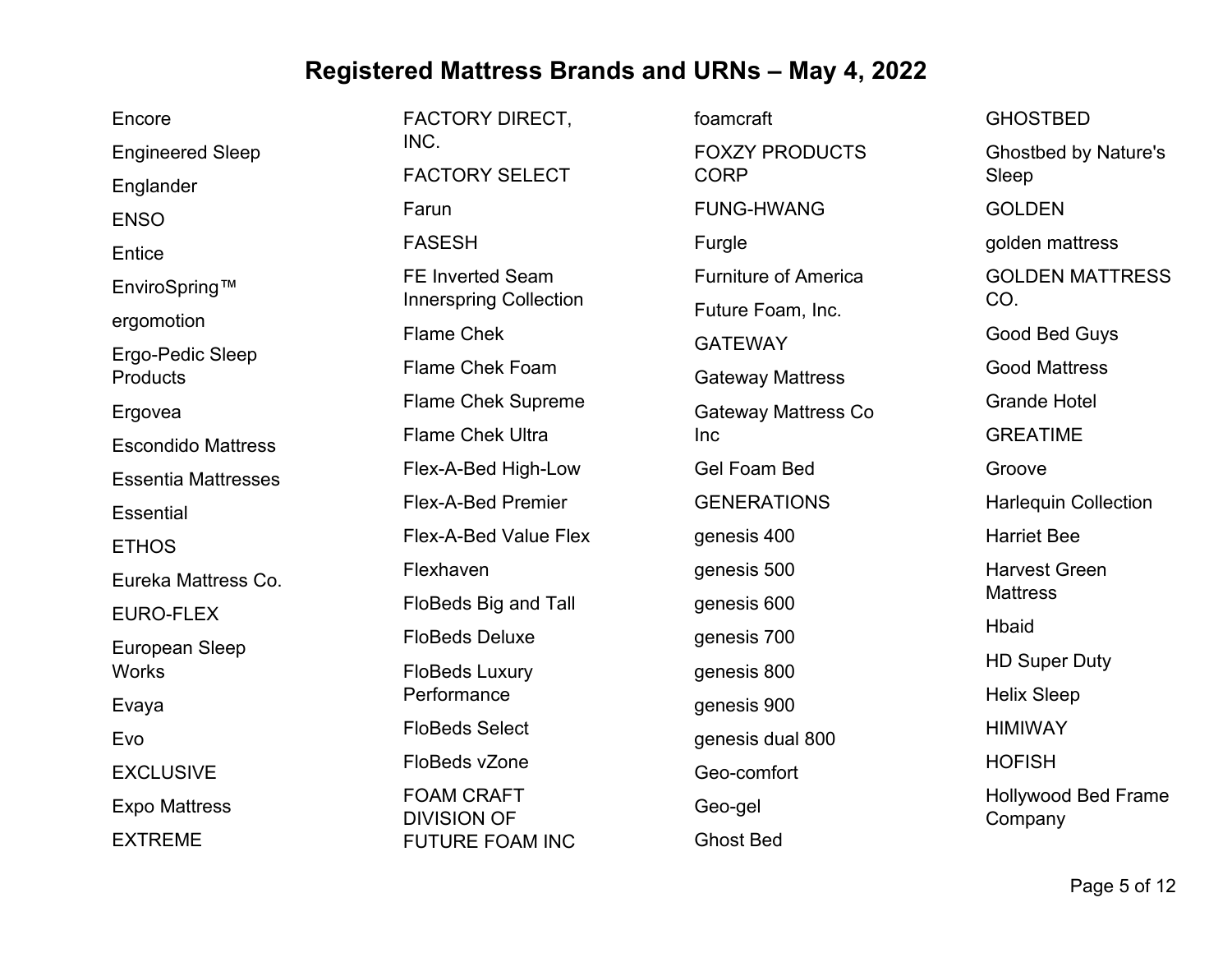| Hollywood EZ Sleeper               | <b>Ivy Organics</b>                  | <b>KIRKLAND</b>                   | LinenSpa®                       |
|------------------------------------|--------------------------------------|-----------------------------------|---------------------------------|
| <b>Hollywood Rollaway</b>          | <b>J.S.MATTRESS</b>                  | <b>SIGNATURE</b>                  | Lingkai                         |
| <b>Bed</b>                         | Jamison                              | Kluft                             | Linon Home Décor                |
| Home Life                          | <b>Jaxee Mattress</b>                | Kozi Sleep                        | Little Lamb Organics            |
| <b>HOMELEGANCE</b>                 | Jazvin                               | Kyvno                             | Live and Sleep                  |
| Homemaxs                           | Jenna                                | <b>LADY AMERICANA</b>             | <b>LOFTLAND</b>                 |
| <b>Hope Mattress</b>               | <b>JUMBO</b>                         | <b>SW</b>                         | <b>LOMANTOWN</b>                |
| <b>Horacio Mattress</b><br>Company | Jupiter                              | Latexco West natural<br>latex     | Lotus by PranaSleep             |
| <b>Hospitality sleep</b>           | Jupiter+                             | Laura Ashley                      | <b>Lucid Comfort</b>            |
| Hotel                              | Jussi & Carpe Diem                   | Layla                             | Collection                      |
| Hummer                             | <b>KANAS</b>                         | <b>Leader Mattress</b>            | <b>LUCID®</b>                   |
| <b>Hypnos</b>                      | Karma by PranaSleep                  | Leeds                             | Luft                            |
| <b>Idle Sleep</b>                  | <b>Karup Furniture</b>               | <b>Leesa Hybrid Mattress</b>      | <b>LULLABY EARTH -</b><br>71868 |
| <b>IDREAM</b>                      | Kate                                 | Leesa Legend                      | <b>LUMEX</b>                    |
| ihometea                           | Keetsa                               | <b>Mattress</b>                   | Lumina                          |
| <b>IKEA</b>                        | King Koil                            | Leesa Original<br><b>Mattress</b> | LuuF                            |
| Imaginarium                        | <b>KINGDOM</b><br><b>ENTERPRISES</b> | <b>Leesa Studio Mattress</b>      | <b>Luxury Solutions</b>         |
| Imperial                           | <b>Kingdom Mattress</b>              | <b>Legendary Sleep</b>            | luxury support 2300             |
| imperial mattress                  | <b>Kings Rest Enterprises</b>        | <b>LFK</b>                        | luxury support 3300             |
| <b>INSTANT HOME</b>                | Kingsdown                            | Lifekind                          | luxury support 5300             |
| Invacare                           | <b>KINWELL</b>                       | <b>Linen Depot Direct</b>         | luxury support 6300             |
| <b>Ivy Extreme Green</b>           |                                      | <b>Linenspa Essentials</b>        | luxury support 7300             |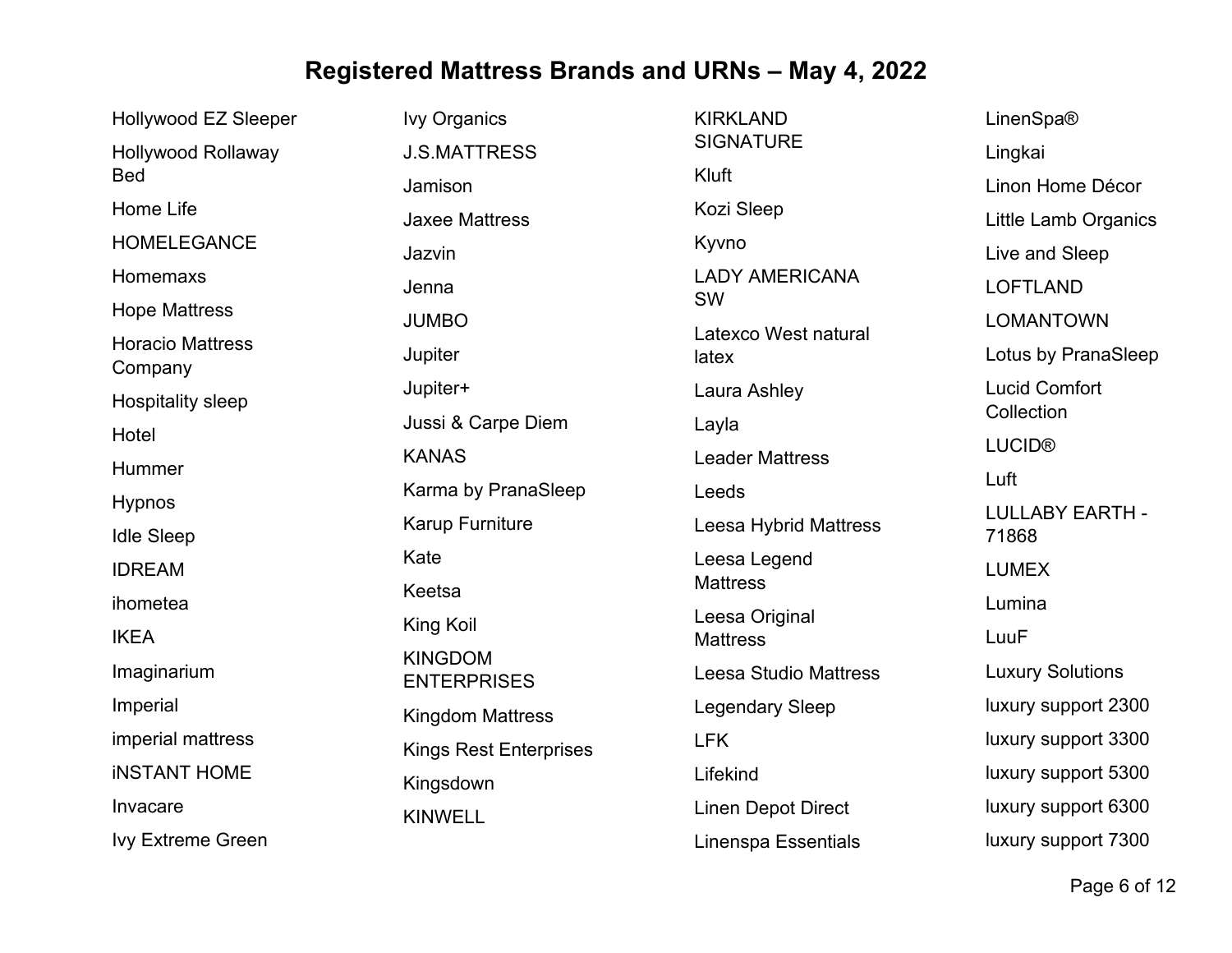| luxury support 8300           | MA-3319                    | MFG.OH.0001165.NC              | <b>National Mattress</b> |
|-------------------------------|----------------------------|--------------------------------|--------------------------|
| luxury support air cell       | <b>MADERITE BEDDING</b>    | MFL, Inc.                      | Natura                   |
| luxury support                | CO                         | <b>Michael Thomas</b>          | natural reserve allura   |
| cashmere                      | Madison                    | Furniture                      | natural reserve elite    |
| luxury support                | <b>MAGNIFLEX</b>           | microAIR                       | natural reserve white    |
| evolutions                    | <b>Majesty Collection</b>  | Midnight                       | night                    |
| luxury support fusion         | malouf                     | <b>Miles Talbott Furniture</b> | <b>Natural Sense</b>     |
| luxury support<br>harmony     | <b>Mars</b>                | Milliard                       | mattress                 |
|                               | Mars+                      | Milton Greens Stars,           | <b>Natural Sleep</b>     |
| luxury support<br>majestic    | <b>Mattress America</b>    | Inc.                           | <b>Natural Support</b>   |
| luxury support                | <b>Mattress Factory-In</b> | Minotti                        | <b>Natural Therapy</b>   |
| medallion                     | <b>House Brand</b>         | Miracle bedding                | Naturepedic              |
| luxury support<br>mystique    | <b>Mattress Firm</b>       | <b>Mlily</b>                   | NATUREPEDIC -            |
|                               | <b>Mattress Shop</b>       | <b>MODLAND</b>                 | 71868                    |
| luxury support                | <b>Maxim Mattress</b>      | Modloft                        | Nature's Spa             |
| neuveau                       | <b>Maximum Security</b>    | Modway                         | <b>Nautica</b>           |
| luxury support omni           | MB&G                       | Molblly                        | <b>NC 3095</b>           |
| luxury support<br>transitions | <b>MBC Mattress</b>        | Molecule                       | <b>NC 3332 AL</b>        |
| Lyee Nature                   | <b>Med Care</b>            | <b>Monte Carlo</b>             | <b>NC 3333 AZ</b>        |
| <b>M&amp;R Mattress</b>       | Medacure                   | <b>Monte Sion</b>              | <b>NC 3334 AZ</b>        |
|                               | Mellow                     | <b>Mattresses</b>              | <b>NC 3335 CA</b>        |
| M.B. & G. Marketing           | MFG 173016                 | Morpilot                       | <b>NC 3335 TX</b>        |
| MA 2363                       | MFG. CA 43267              | Nap Queen                      | <b>NC 3336 CO</b>        |
|                               |                            |                                |                          |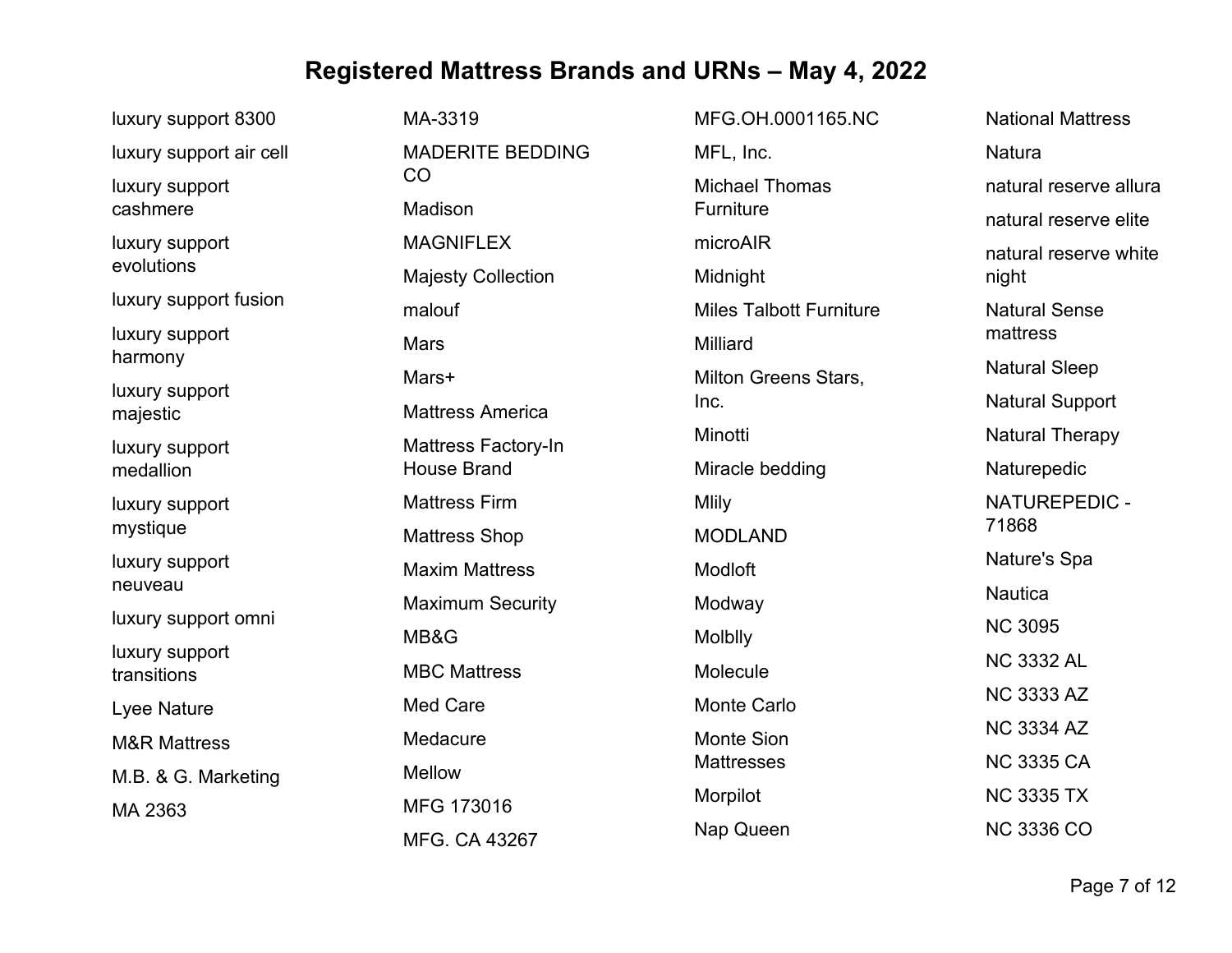| <b>NC 3337 CO</b> | <b>NC3049(MS)</b>            | Oh16032oh            | PA 27155 (MS) |
|-------------------|------------------------------|----------------------|---------------|
| <b>NC 3338 GA</b> | <b>NC-700</b>                | <b>OH71445UK</b>     | PA 27156 (CA) |
| <b>NC 3340 GA</b> | Need                         | OK 799               | PA 28284 CN   |
| <b>NC 3343 IA</b> | <b>Nest Bedding</b>          | <b>OK174</b>         | PA 28396 CN   |
| <b>NC 3344 KS</b> | <b>Newport Collection</b>    | OK714MN              | PA 28521 CN   |
| <b>NC 3345 MA</b> | <b>NGMM</b>                  | <b>OkiOki</b>        | PA 28649 CN   |
| <b>NC 3346 MA</b> | Night and Day                | Om by PranaSleep     | PA 28745 CN   |
| <b>NC 3347 MS</b> | Furniture                    | <b>OPARD</b>         | PA 28938 CN   |
| <b>NC 3348</b>    | <b>Nipponflex Smart Care</b> | Organicpedic         | PA 29426 CN   |
| <b>NC 3350 NY</b> | <b>Nipponflex Smart Flex</b> | Organicpedic Earth   | PA 29579 MS   |
| <b>NC 3351 NY</b> | Nipponflex Smart<br>Springs  | <b>ORTHO AVANT</b>   | PA 29636 CN   |
| <b>NC 3352 PA</b> | <b>NOLAH</b>                 | ortho comfort        | PA 29838 CN   |
| <b>NC 3353 PA</b> | Nora Black- Classic          | <b>Ortho Plush</b>   | PA 29878 CN   |
| <b>NC 3354 TX</b> | Nora by Wayfair Sleep        | <b>Ortho Rest</b>    | PA 29988 CN   |
| <b>NC 3356 UT</b> | Novaform                     | <b>ORTHOPEDIC</b>    | PA 29989 CN   |
| <b>NC 3357 VA</b> | Novilla                      | OrthoTherapy         | PA 3214 (DE)  |
| <b>NC 3358 WA</b> | Obasan                       | <b>Ovation Sleep</b> | PA 40038 CN   |
| <b>NC 3359 WA</b> | OH 17603                     | Products             | PA 40039 CN   |
| <b>NC 3360 WI</b> | OH 20457 (SC)                | <b>OYT</b>           | PA 40090 CN   |
| <b>NC 3361 WI</b> |                              | PA 23281             | PA 40208 (IL) |
| <b>NC1724FL</b>   | OH00001165NC                 | PA 24429 (NY)        | PA 40220 CN   |
| <b>NC1726VA</b>   | <b>OH1165NC</b>              | PA 24700 CD          | PA 40221 CN   |
|                   | OH-1165-NC-0                 |                      |               |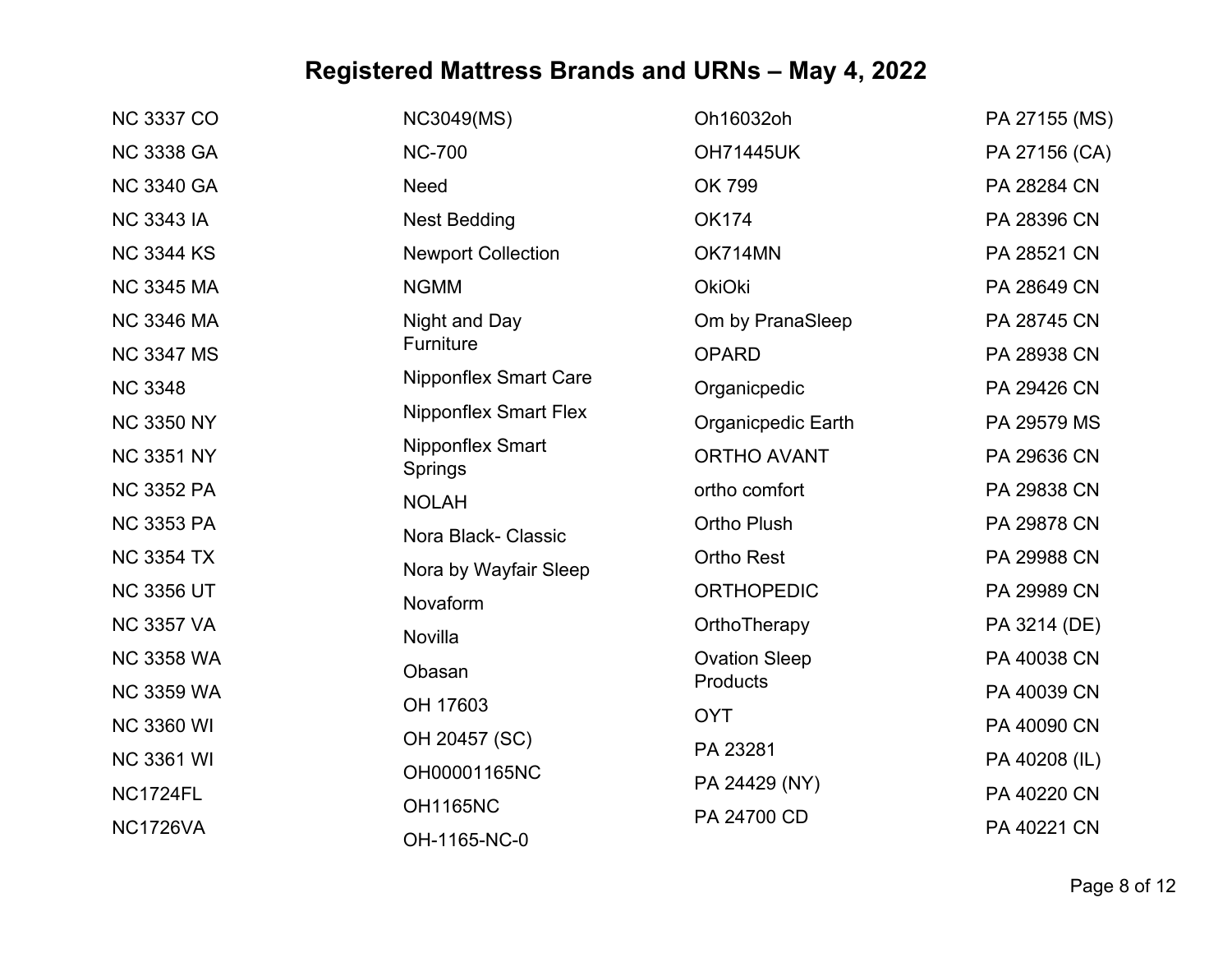| PA 40222 IT             | PerfectCloud                       | PureSleep                        | <b>Rg mattress</b>      |
|-------------------------|------------------------------------|----------------------------------|-------------------------|
| PA 40232 CN             | <b>PFS Fiber Core</b>              | Purple                           | Richfield Bedding Inc.  |
| PA 40267 CN             | Collection                         | <b>Quality Padilla</b>           | <b>Rize</b>             |
| PA 40309 (MS)           | <b>Pillow Rest</b>                 | <b>Mattress</b>                  | RN 143552               |
| PA 40658 (MS)           | PILLOW TOP                         | <b>Quality Sleep Shop,</b>       | Rosevera Home           |
| PA 41690                | <b>PINXOR</b>                      | dba. My Green<br><b>Mattress</b> | Rovogo                  |
| PA 41696 (VA)           | <b>Pleasant Mattress</b>           | <b>R</b> I Mattress              | <b>Royal Collection</b> |
| PA 41697 (NM)           | <b>PlushBeds</b>                   | Regency                          | <b>Royal Matress</b>    |
| PA 42372 (MX)           | Posh and Lavish                    | Regina                           | Royal-Pedic             |
| PA-25425 (CA)           | <b>Posture Supreme</b>             | rem martinique                   | SA38045                 |
| PA26221                 | <b>PRADO</b>                       | rem paradise                     | Sabrina                 |
| PA26948MX               | PragmaBed                          | Remedy                           | Safavieh Dream          |
| PA-28330 (IN)           | PranaSleep                         | Renue                            | sanctuary free flow     |
| PA-28993 (WI)           | Premium                            | Rescue                           | SaniSnooze              |
| <b>PA40220CN</b>        | Primo                              | Resort CA-765                    | Saturn                  |
| PA42543                 | Primo International                | <b>Resort Collection</b>         | Saturn+                 |
| PA-42543 (TW)           | <b>Princess Mattress</b>           | <b>Resort Mattress</b>           | <b>Scott Living</b>     |
| <b>Pacific Mattress</b> | <b>Privilege Comfort Non-</b>      | Collection                       | Sealy                   |
| Palmpring USA Inc       | Flip #112311                       | <b>Resort Sleep</b>              | <b>SECONDHAND</b>       |
| Paris                   | Puffy<br><b>Pure Green Natural</b> | <b>Rest for Less</b>             | Secretland              |
| <b>Patriot Eagle</b>    | <b>Latex Mattress</b>              | Restonic                         | Seely Serta             |
| <b>Peacelily Sleep</b>  | <b>Pure Rest</b>                   | Reverie                          | <b>Select Luxury</b>    |
|                         |                                    |                                  |                         |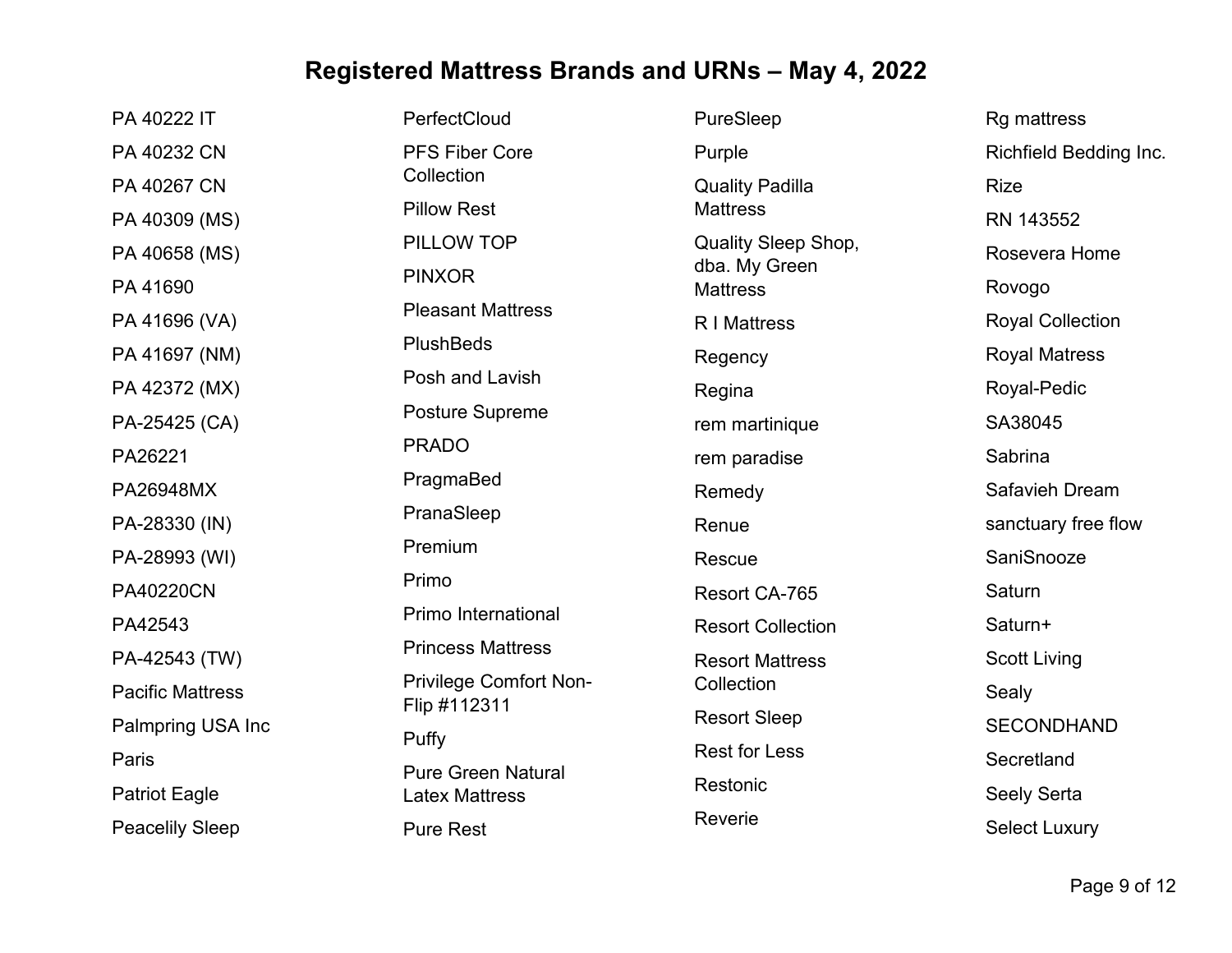Selectabed Sensalux Mattress sensations collection affinity sensations collection embrace sensations collection hybrid supreme sensations collection rhapsody sensations collection spirit sensations collection splendor **SensorPEDIC** Serenia Sleep **Serta** Seztek Shepherd's Dream All Wool Premium 5" **Mattress** Shepherd's Dream All Wool Simplicity 4" **Mattress** Sherwood

Shifman Mattresses SIESTA Signature Design by Ashley Signature Sleep Silver Rest Silver Spring Collection Simmons Simmons Juvenile Furniture Simmons Kids Simple Foundation Simply Modern Slagle's Mattress Factory Sleep Care Sleep Air Mattress Sleep Bedding Inc Sleep Inc. Sleep Innovations Sleep Love Sleep Science

Sleep Sensation Sleep Studio Sleep Therapy Sleep Zone **SleepFresh** Sleepful Sleeping Fantasy Sleeping Pure **Sleeplace** Sleeptek Sleepy's Slumber Perfect Slumber Solutions SMOOTH TOP Snuggle Soaring Heart Natural Bed Company Sofa Craft **Softform** Solace Somnium Sonno Notte Luxury

Firm Mattress and

**SFERRA** Sonno Notte Pillow Top Mattress and foundations by **SFFRRA Southerland** SOYGYSTKY INC Spinal Care SPINAL COMFORT Spinal Solution Spring Air SPRING PEDIC Standard Dorm **Mattress** starlight Stearns & Foster Stearns and Foster Stellar Foam Core Collection Sterling Sleep Systems STO-A-WAY Mattress Foundation

foundations by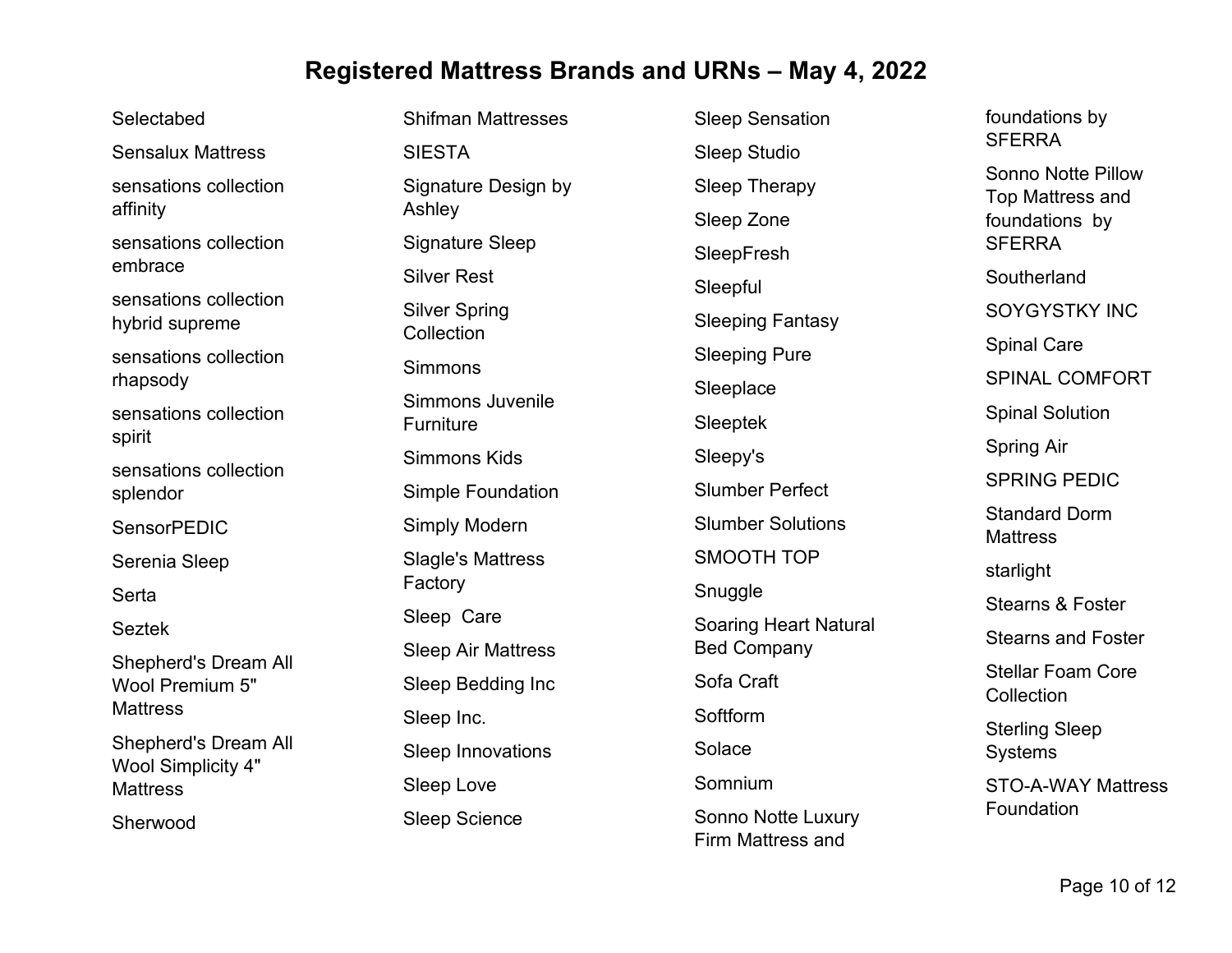| Stylus, Made to Order                     | <b>The Princess Mattress</b>                         | <b>Urban Green</b>       | <b>UT 4003 FL</b> |
|-------------------------------------------|------------------------------------------------------|--------------------------|-------------------|
| Sofas                                     | The Twillery Co.T                                    | <b>Urban Organics</b>    | UT 4017 (OH)      |
| <b>SUBLIME MATTRESS</b>                   | Thomasville                                          | <b>Urban Retreats</b>    | UT 4372 (AR)      |
| subrtex                                   | <b>Trinx</b>                                         | <b>Urban Virtues</b>     | UT 4436 (NC)      |
| <b>Suite Dreams</b>                       | <b>Tripedic</b>                                      | <b>US Sleep Products</b> | UT 4469 (MS)      |
| <b>Suite Essentials</b>                   | <b>Tuft &amp; Needle</b>                             | UT 2263 (IN)             | UT 4576 (GA)      |
| <b>Sunrising Bedding</b>                  | <b>TX 14469 PT</b>                                   | UT 2264 (PA)             | <b>UT 4697</b>    |
| Sunset                                    | TX16112                                              | UT 2265 (NC)             | UT 4780 (CA)      |
| <b>SUPER QUILT</b>                        | TX3823(MS)                                           | UT 2266 (CA)             | UT 5090 (GA)      |
| <b>Superior Comfort</b><br>Double #914382 | TX4058(TX)                                           | UT 2267 (MS)             | UT 6010 (CD)      |
| <b>Superior Comfort Non-</b>              | <b>UIXE</b>                                          | UT 2270 (OR)             | UT 6179 (CA)      |
| Flip #912372                              | <b>Ultra King</b>                                    | UT 2552 (NY)             | UT 6180 (IL)      |
| Sweet                                     | <b>Ultrabed</b>                                      | UT 3116 (CO)             | UT 6181 (MS)      |
| <b>SWEET DREAMS</b>                       | united mattress factory                              | UT 3196 (GA)             | UT 6182 (MS)      |
| <b>Target</b>                             | <b>University Sleep</b>                              | <b>UT 3250 MS</b>        | <b>UT 6339</b>    |
| <b>TEH TAI BED</b>                        | <b>Products' Enhanced</b><br><b>Style B Mattress</b> | UT 3347 (TW)             | UT2671(KS)        |
| Tempflow                                  | <b>University Sleep</b>                              | UT 3479 (GA)             | UT3228(G,A)       |
| Tempur-Pedic                              | <b>Products' Enhanced</b>                            | UT 3481 (GA)             | <b>UT3264MX</b>   |
| The DUX Bed                               | <b>Style C Mattress</b>                              | UT 3703 (FL)             | <b>UT3265MX</b>   |
| The Mattress Man                          | <b>University Sleep</b><br>Products' Style D         | UT 3704 (CA)             | UT3728(CN)        |
| <b>The Original Mattress</b>              | <b>Mattress</b>                                      | UT 3728(CN)              | UT-3740 (CA       |
| Factory                                   | <b>Urban Essentials</b>                              | UT 3864 (TW)             | <b>UT3783MS</b>   |